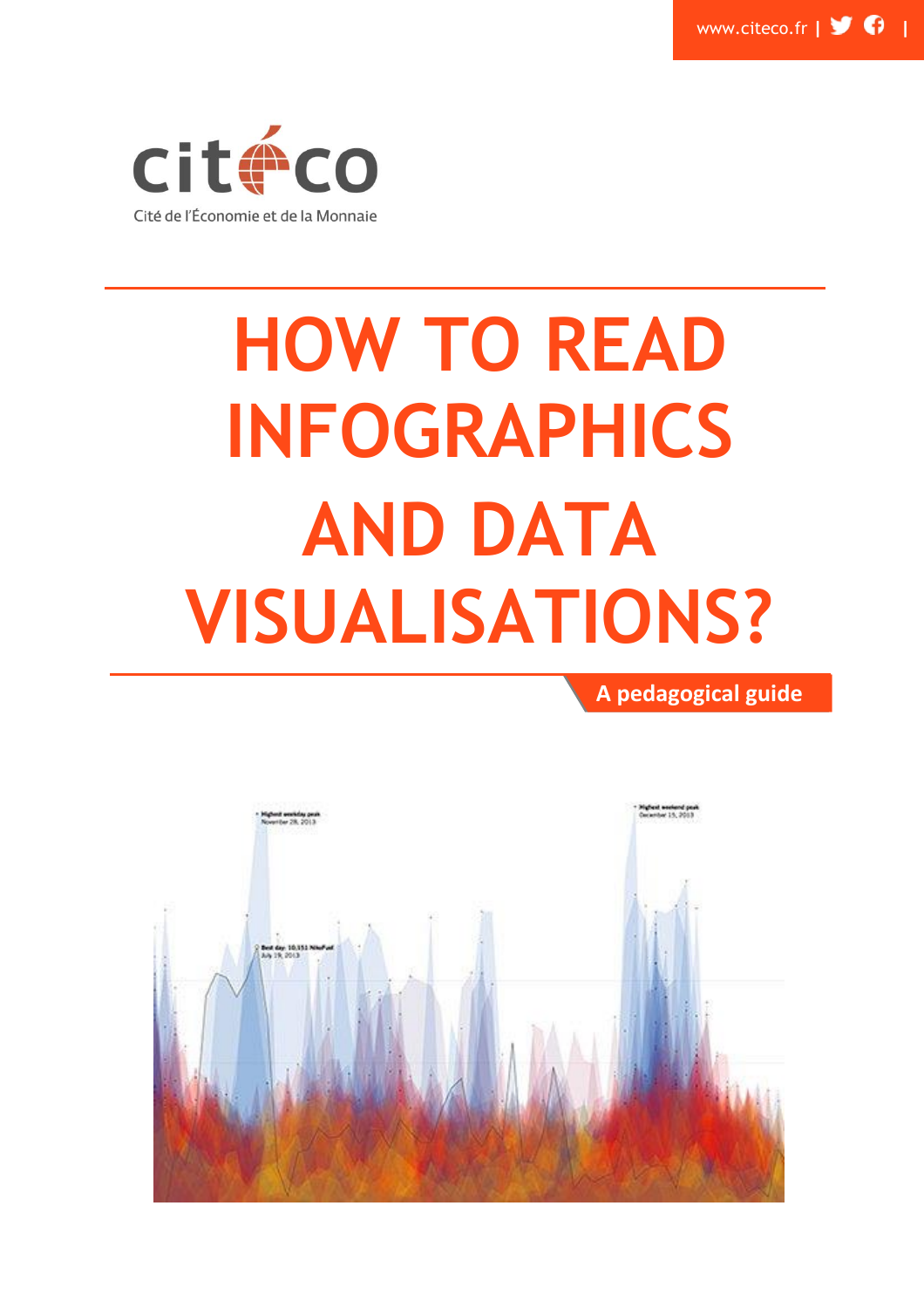The media, as well as companies, institutions and NGOs increasingly use data visualisation<sup>1</sup>. Indeed, this means of communication often allows them to present data, in particular economic data, in a more rapid and more accessible manner.

Data visualisation tools are particularly well-suited to the new forms of information consumption (key role of images and interactivity, immediacy specific to social networks, etc.). Furthermore, their recent growth has been fostered by the development of digital tools, which facilitate their production, and open data, which increases data sources.

For a long time, museums have used graphical representations and the Cité de l'économie offers, on its [website,](http://www.citeco.fr/-English-) a selection of economic data visualisation tools: *[Easy stats](http://www.citeco.fr/-Easy-statistics-)*.

Enjoyable to discover, instructive, sometimes beautiful and spectacular, infographics and other data visualisation charts can play a role in democratising access to information and knowledge.

However, like all forms of communication, they must be analysed in a critical manner. This is because they can intentionally or involuntarily be misleading. This short guide aims to contribute to enhancing our understanding of these tools.

Infographics and data visualisations present data in an elegant and sometimes even amusing way. Rather than looking at long tables of figures, with lengthy written commentaries, the public is invited to view data and play interactively with information, and absorb it.

In fact, infographics are not a new phenomenon. Cartography is a very old form of graphic representation. And, as early as 1854, the source of a cholera epidemic was discovered by showing on a map the dispersion of contamination cases.

However, in our times, data visualisation has blossomed. Infographic searches in Google increased eight-fold between 2010 and 2012, showing the keen interest of Internet users. To meet this demand, many media organisations have set up data journalism departments.

Infographics are far more effective than tables of figures in that they can simplify and arrange a large amount of data and transform them into a story. And yet, through their use of both figures and images, infographics can easily seem like telling an absolute truth. Discernment is therefore required.

Indeed, one can almost prove whatever one wants by **choosing** data that back up an argument, and by **representing** this data in **picture form**.

 $\overline{a}$ 

 $1$  The definition of data visualisation is not yet set in stone. Data visualisation is a way to process data and represent them in image form. It may be static (infographics per se), animated, or interactive. It may use charts, histograms, pie charts, maps, chronologies or an original combination of such tools.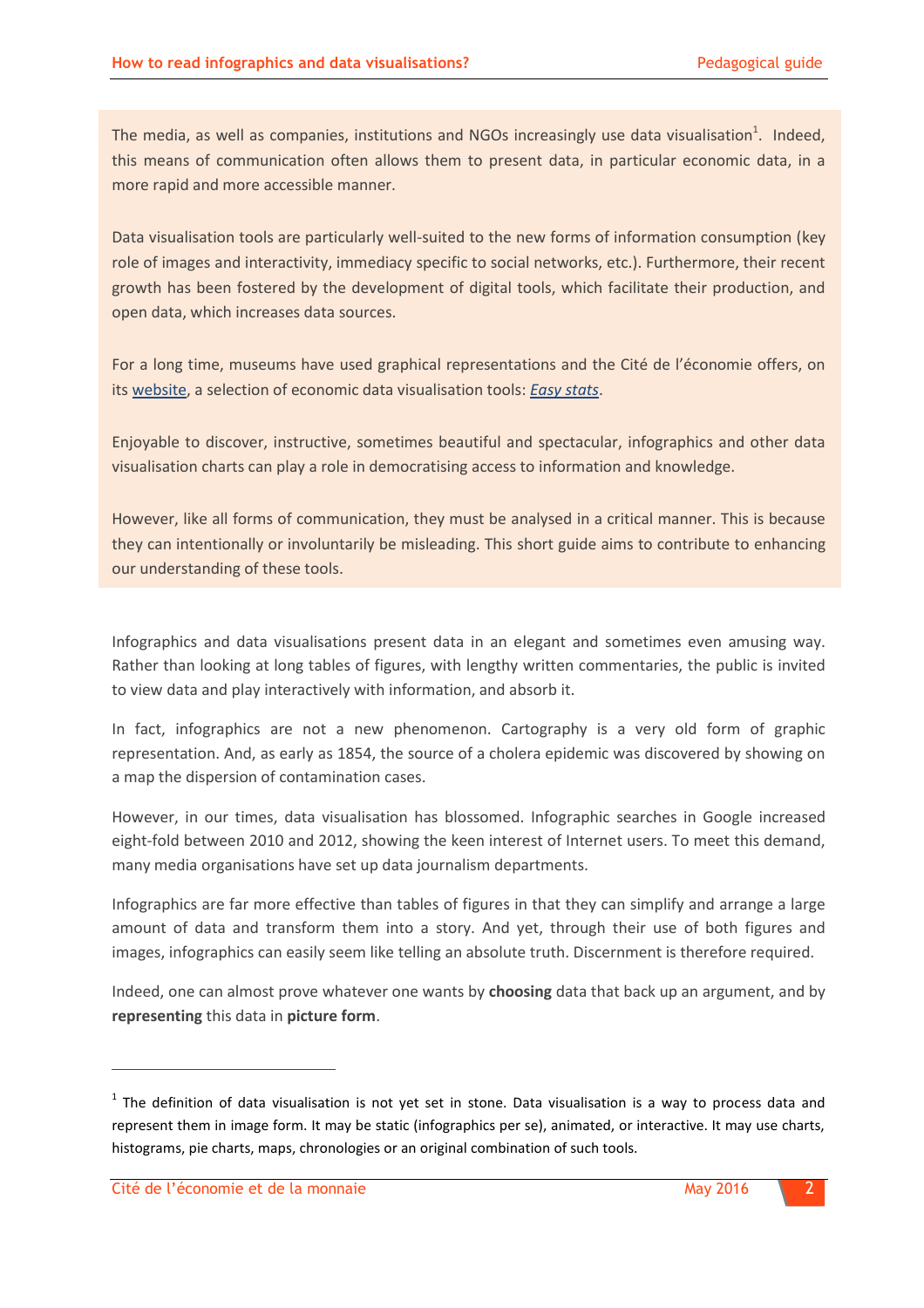## 1) DATA SELECTION

When infographics show how a phenomenon develops over time, the selected data may be patchy: they may focus on the period that supports the author's argument; or only use certain measurements in time, which smooths the details of a development, giving the illusion of a general trend (see Box **1** below).



The measurement of a phenomenon is not an exact science. For example, for an infographic showing security in Nigeria, one author had estimated the annual number of abductions based on the number of newspaper articles on the subject, whereas numerous factors determine whether articles are published in newspapers.

An infographic must show the data source, exactly in the same ways as a Wikipedia article, for example, must provide its sources.

time.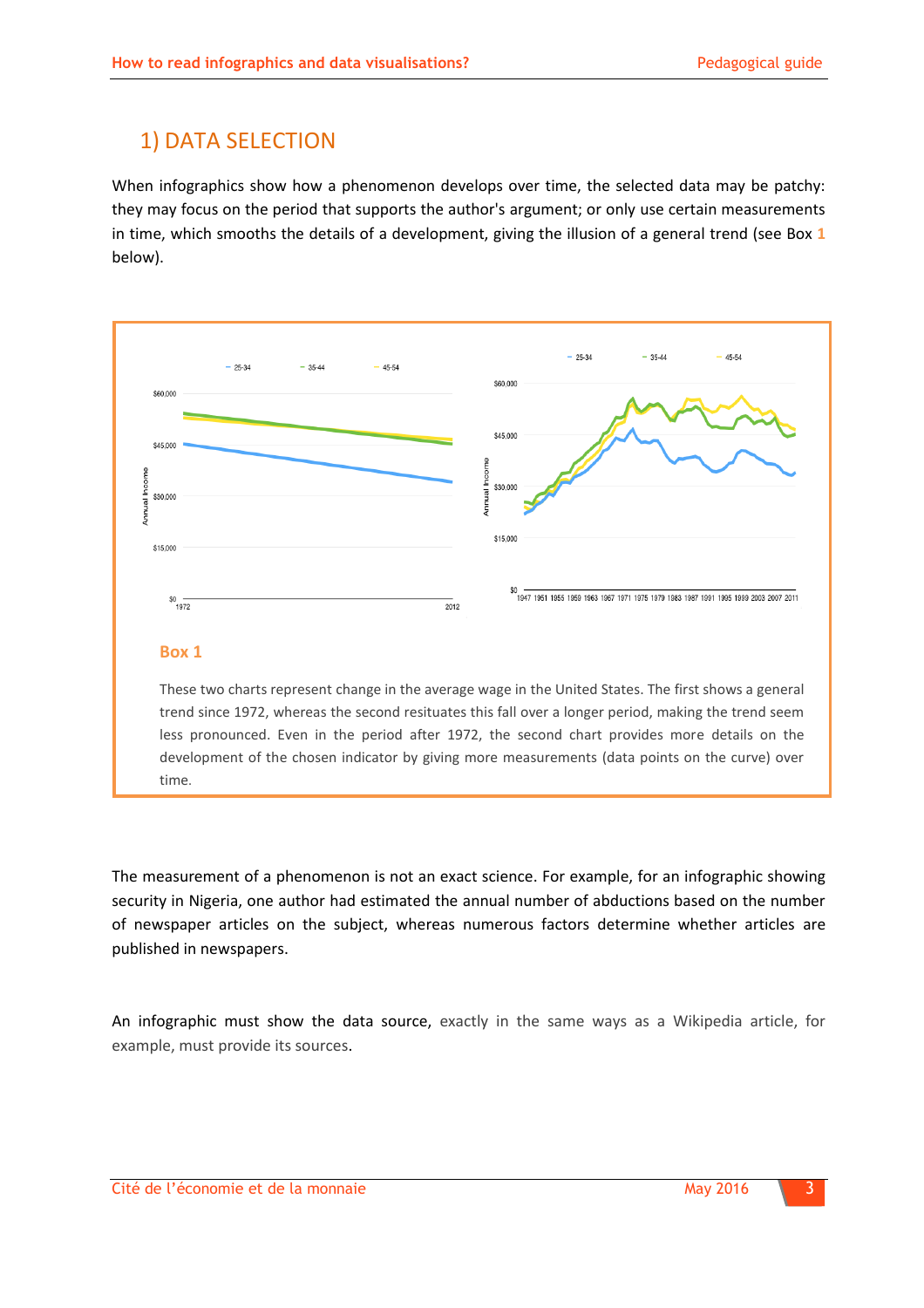## 2) THE GRAPHIC REPRESENTATION OF DATA

On some charts, the axes are not identified, which makes data meaningless.

Some charts are truncated. A typical example of this consists in not starting the y-axis (vertical) at 0, which overstates the developments shown (see Box **2**).



#### **Box 2**

This infographic shows the rise in the highest tax bracket on 1 January 2013 if the Bush government tax cuts had not been maintained by the Obama administration. By rising from 35 to 39.6%, the highest bracket jumps by 4.6 percentage points. Yet, this rise is represented as an explosion, thanks to the fact that the origin of the y-axis is not shown (only starts at 34%), and through the use of very broad histograms.

Creators of infographics may be tempted to estimate the development of a phenomenon by continuing the trend into the future, whereas a break in the trend cannot be ruled out: this extrapolation risk is highlighted by the cartoon in Box **3**.



increased (recently) from 0 (yesterday) to 1 (today) and many more (in the future). In this cartoon, entitled "My hobby: extrapolating", a chart shows the number of husbands of the wife,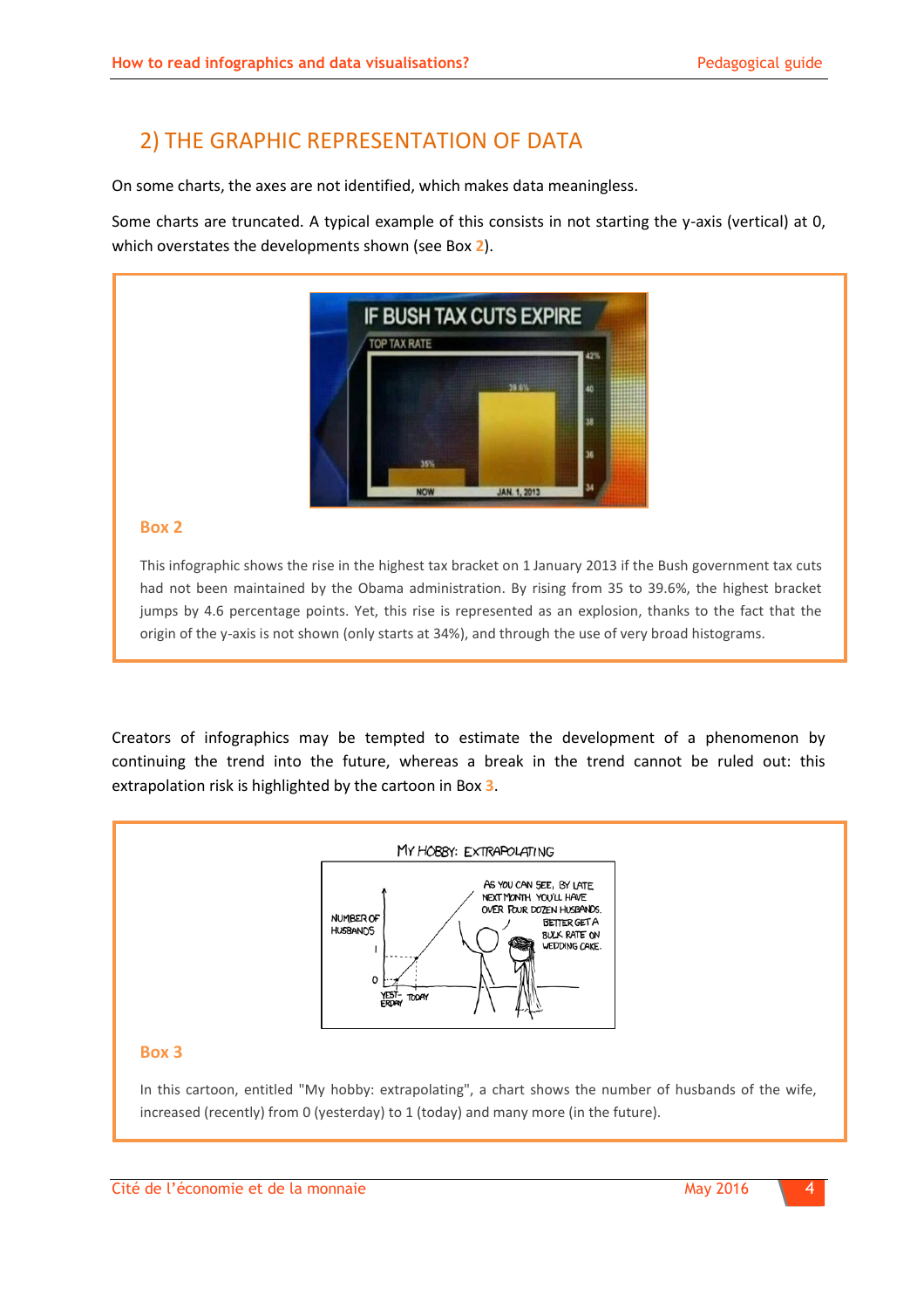Some infographics do not observe the traditional formatting conventions. For example, the sum of the different parts of a whole do not add up to 100%; or else data may be shown from right to left or from top to bottom, contrary to our visual culture.

More generally, the overall formatting of data (colour codes, layout, typography, pictograms etc.) may suggest a specific interpretation of the illustrated phenomenon (see Boxes **4** and **5** below).



#### **Box 4**

American campaign using a data visualization: "*For every person who dies in a terrorist attack globally, 58 people in the US die due to lack of health care*". This infographic uses different methods to defend its message: the figures are based on averages from specific years that increase the ratio (1/58); the graphic representation of 58 skulls (deaths due to the lack of health care) evoke mass killings, terrifying compared to the single skull linked to terrorism.



In these visualisations from an infographic on abortion, the ratio of people in the pictogram suggests that around 2/5 of abortions worldwide are carried out in the United States, whereas the figures given below show a ratio of 1/30, visually magnifying their importance in this country. More generally, abortion is represented by babies being thrown in a bin by women who appear fully responsible for this act, with no mention of any social or economic context.